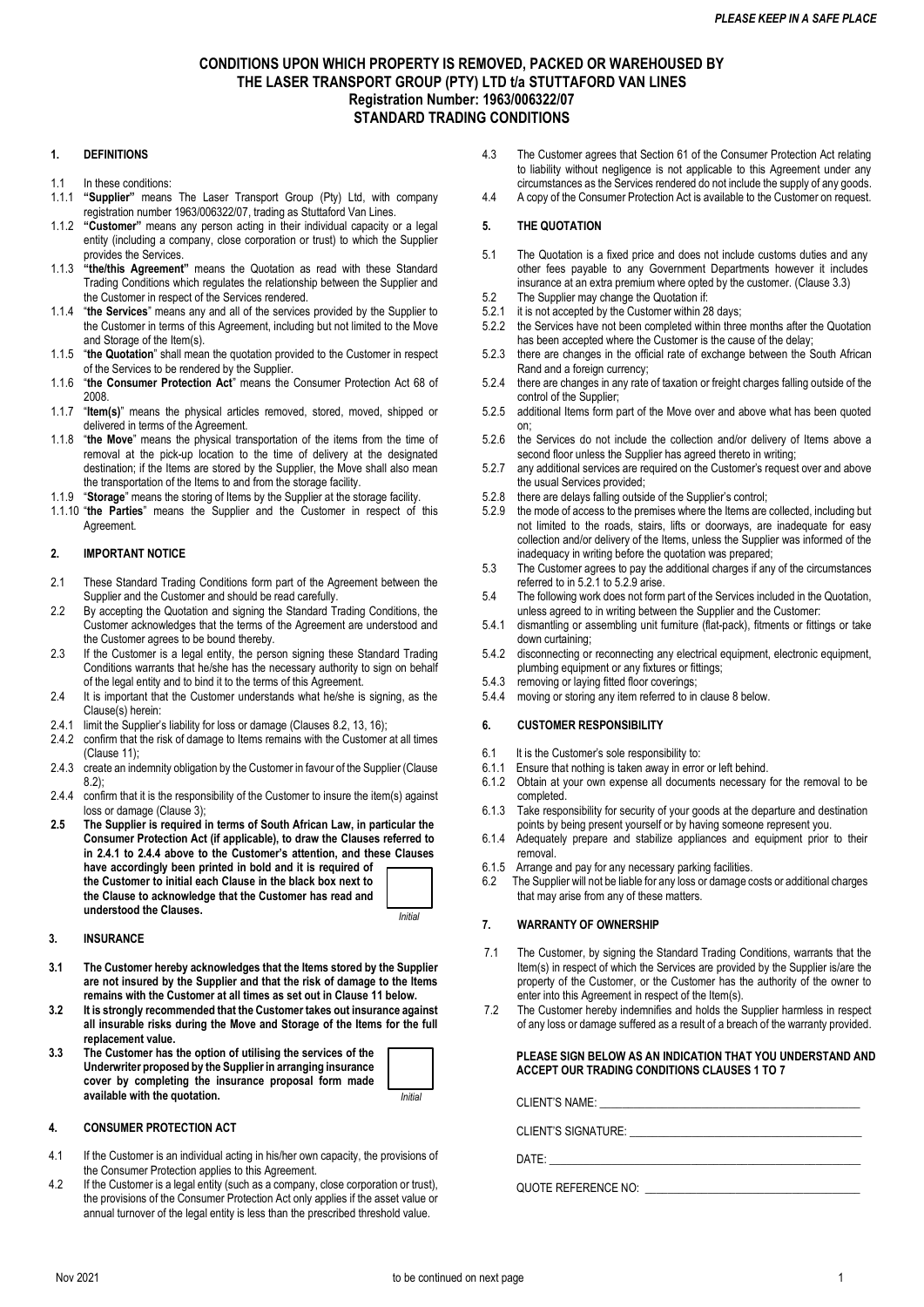# **CONDITIONS UPON WHICH PROPERTY IS REMOVED, PACKED OR WAREHOUSED BY THE LASER TRANSPORT GROUP (PTY) LTD t/a STUTTAFORD VAN LINES Registration Number: 1963/006322/07 STANDARD TRADING CONDITIONS**

#### **8. ITEMS EXLCUDED FROM THE SERVICES**

- 8.1 The following Items are specifically excluded from this Agreement and will not form part of the Services rendered by the Supplier:
- 8.1.1 any personal documents, money (including bank notes and coins), stocks, stamps, title deeds, share certificates, travellers cheques, precious stones, precious metals, bullion, trinkets, securities, jewellery, watches, sunglasses, spectacles, cellular telephones, cameras, iPads, tablets, eReaders, Kindles, laptops or other valuable articles of a similar nature;
- 8.1.2 potentially dangerous, damaging or explosive items (including firearms and batteries);
- 8.1.3 items that may attract vermin or other pests or cause an infestation;
- 8.1.4 refrigerated or frozen food or drinks;
- 8.1.5 any animals including pets, birds or fish (and their cages or tanks);
- 8.1.6 keys (must at all times be retained by the Customer).<br>8.2 If any of the Items listed in 8.1 above is move
- If any of the Items listed in 8.1 above is moved by the Supplier, the **Supplier does not accept any responsibility for any claims, losses or damages thereto or arising therefrom and the Customer hereby indemnifies and holds the Supplier harmless in respect of any loss or damage or claims by any third party in this regard.**  *Initial*
- 8.3 The Supplier is entitled to dispose of any of the Items listed in 8.1.2 to 8.1.4 above without notice to the Customer.

#### **9. CANCELLATION**

- 9.1 In the event that the Customer cancels or postpones the Move:
- 9.1.1 more than 7 days prior to the date of the Move as agreed upon between the parties, a 5% fee will be charged on the quotation price;
- 9.1.2 less than 7 days prior to the date of the Move as agreed upon between the parties, a 10% fee will be charged on the quotation price.

#### **10. PAYMENT**

- 10.1 Payment for the Services must be made in cash, per bank cheque or via EFT in advance of the Move unless payment is made by a Government department or in terms of an approved corporate account.
- 10.2 The Customer may not withhold payment because of any claim he/she/it wishes to make against the Supplier and may not set off the quotation price against any losses suffered.
- 10.3 Any payments which are overdue will attract interest of 2% per month.

#### **11. RISK OF DAMAGE TO ITEMS**

- **11.1 The Customer acknowledges that the transportation of Item(s) and the temporary storage thereof carries inherent risks.**
- **11.2 The risk of loss or damage in respect of the Item(s) during the Move and whilst in Storage remains solely with the Customer at all times, and the Supplier does not accept any responsibility for any loss or damage thereto.**
- **11.3 The Customer is strongly recommended to insure the Items comprehensively against all risks and is referred to in Clause 3 above.**

*Initial*

#### **12. DELAYS IN TRANSIT**

12.1 If the Supplier does not keep to an agreed written time schedule and the delay is within the Supplier's reasonable control, the Supplier will pay the Customer's reasonable expenses up to a maximum of R250. If through no fault of the Supplier, the goods are unable to be delivered, the Supplier will take them into store. The contract will then be fulfilled and any additional service(s), including storage and delivery will be at the Customer's expense. If the carrying vessel/conveyance, should for reasons beyond their carrier's control fail to deliver the goods, or route them to a place other than the original destination, the Customer has limited recourse against the carrier and may be liable for General Average contribution (e.g. the costs incurred to preserve the vessel/conveyance and cargo) and salvage charges, or the additional cost of onward transmission to the place, port or airport of destination. These are coverable risks and it is the Customer's responsibility to arrange adequate marine/transit coverage.

### **13. LIABILITY FOR LOSS OR DAMAGE**

**13.1 The Supplier will not be liable to the Customer for any claims, losses or damages (including consequential or indirect losses or damages) which may be suffered by the Customer relating directly or indirectly to the Services provided, arising from any cause whatsoever including but not** 

**limited to claims (by a third party or otherwise), loss or damage resulting from:**

- **13.1.1 fire;**
- **13.1.2 theft (including hijacking during the move);**
- **13.1.3 moths, vermin or similar infestation; 13.1.4 items moved under repair or restoration;**
- **13.1.5 war, invasion, acts of foreign enemies, hostilities or warlike operations (whether war be declared or not), civil war, rebellion, revolution, insurrection, civil commotion assuming the proportions of or amounting to an uprising, military or usurped power;**
- **13.1.6 acts of terrorism;**
- **13.1.7 wear and tear of any nature;**
- **13.1.8 leakage or evaporation; 13.1.9 tuning and re-tuning;**
- **13.1.10 an Act of God, including atmospheric or climate changes;**
- 
- **13.1.11 items moved which are frozen; 13.1.12 items moved which are brittle or fragile such as electronic equipment or self-assembled furniture;**
- **13.1.13 the packing or unpacking of items not done by Supplier or the Supplier's Agent;**
- **13.1.14 items left inside cupboards or other furniture;**
- **13.1.15 the storage and transportation of food or plants;**
- **13.1.16 difficult access to the premises where the items are collected;**
- **13.1.17 items received from any third party;**
- **13.1.18 damage caused to deep freezers in which goods are packed;**
- **13.1.19 the move of any item referred to in clause 8 above.**

## **14. DAMAGE TO PREMISES**

14.1 The Customer must note all damages to premises on the collection or delivery receipt and confirm it in writing within seven (7) days. The time limit is essential. The Supplier's liability will be limited to R500 and the Supplier may arrange to have the damage repaired.

#### **15. INDEMNITY**

15.1 The Customer shall indemnify and hold the Supplier harmless against any loss, damage, costs or claims made by any third party, including employees and persons affiliated with the Customer, arising from any cause whatsoever.

### **16. TIME LIMITS FOR NOTIFICATION OF CLAIMS**

- **16.1 Without limiting and without prejudicing any of these Standard Trading Conditions, the Customer shall notify the Supplier in writing of any claims (including claims by a third party), loss or damage arising from any cause whatsoever to:**
- **16.1.1 items which the Customer or the Customer's agent collects from the Supplier at the time of collection;**
- **16.1.2 items which have been delivered by the Supplier to the designated destination within 7 days from the time of delivery.**

**16.2 If the Customer does not comply with the notification obligations set out in 16.1 above, any claim by the Customer against the Supplier arising from the said loss, damage or claims by a third party shall lapse and be unenforceable.** 



*Initial*

**PLEASE SIGN BELOW AS AN INDICATION THAT YOU UNDERSTAND AND ACCEPT OUR TRADING CONDITIONS CLAUSES 8 TO 16**

CLIENT'S NAME:

CLIENT'S SIGNATURE:

DATE: \_\_\_\_\_\_\_\_\_\_\_\_\_\_\_\_\_\_\_\_\_\_\_\_\_\_\_\_\_\_\_\_\_\_\_\_\_\_\_\_\_\_\_\_\_\_\_\_\_\_\_\_\_

QUOTE REFERENCE NO: \_\_\_\_\_